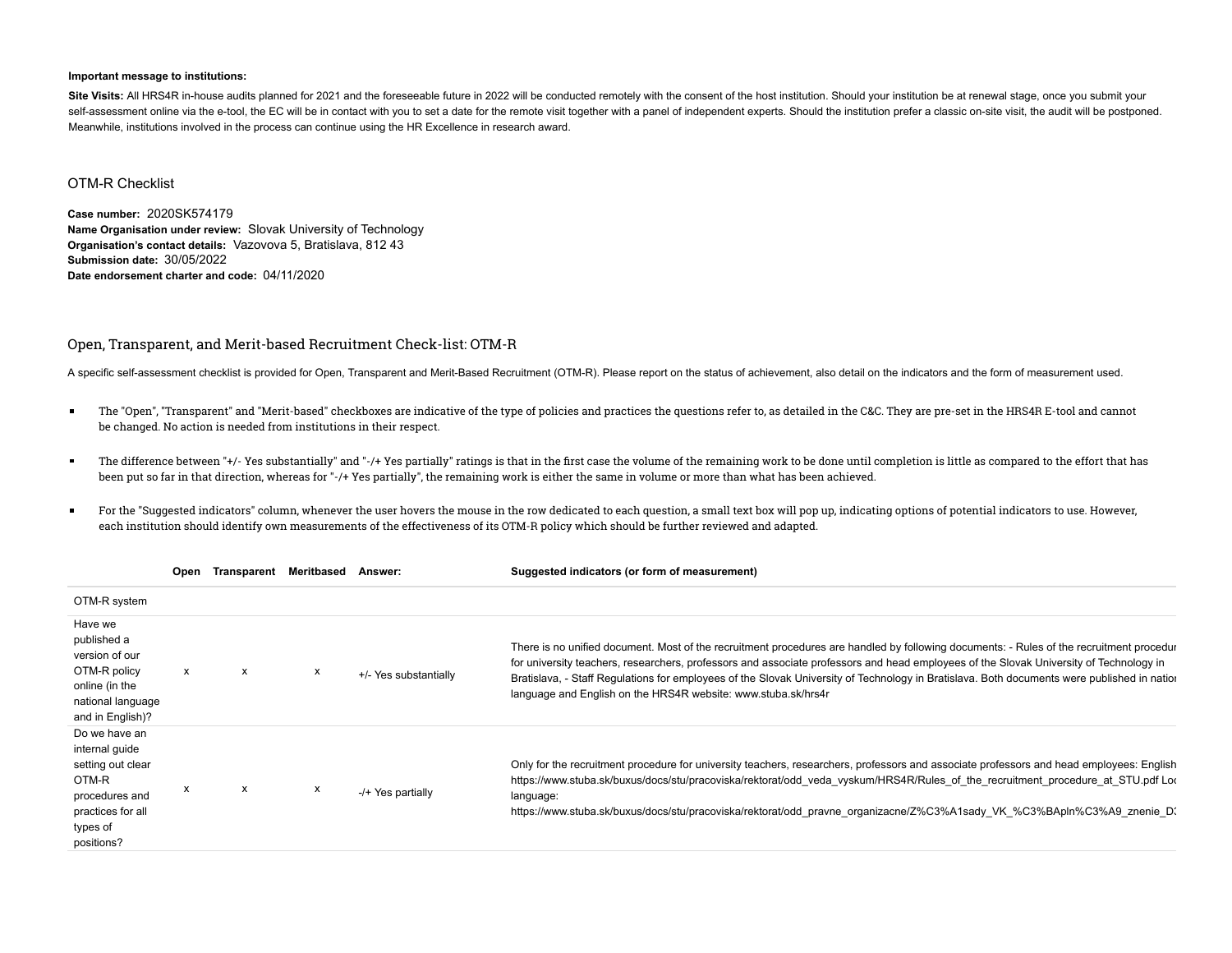|                                                                                                                               | Open | Transparent Meritbased Answer: |   |                       | Suggested indicators (or form of measurement)                                                                                                                                                                                                                                                                                                                                                                                                                                                       |
|-------------------------------------------------------------------------------------------------------------------------------|------|--------------------------------|---|-----------------------|-----------------------------------------------------------------------------------------------------------------------------------------------------------------------------------------------------------------------------------------------------------------------------------------------------------------------------------------------------------------------------------------------------------------------------------------------------------------------------------------------------|
| Is everyone<br>involved in the<br>process<br>sufficiently<br>trained in the<br>area of OTM-R?                                 | X    | $\boldsymbol{\mathsf{x}}$      | X | -- No                 | - There are no training programs for OTM-R - Number of staff following training in OTM-R: 0                                                                                                                                                                                                                                                                                                                                                                                                         |
| Do we make<br>(sufficient) use of<br>e-recruitment<br>tools?                                                                  | x    | $\boldsymbol{\mathsf{x}}$      |   | -/+ Yes partially     | Although there is no web-based tool for (all) the stages in the recruitment process, the university is required by law to advertise the positio<br>of professors and associate professors on the web page of the university, the ministry of education and in national journals. The regulation<br>international advertisement of open positions is missing. Open positions are also frequently advertised on national job portals (e.g. profesia                                                   |
| Do we have a<br>quality control<br>system for OTM-<br>R in place?                                                             | x    | X                              | х | +/- Yes substantially | The internal regulation for the composition of the selection committee and the selection process should be the guarantee for OTM-R<br>(https://www.stuba.sk/buxus/docs/stu/pracoviska/rektorat/odd_veda_vyskum/HRS4R/Rules_of_the_recruitment_procedure_at_STU.pdf)                                                                                                                                                                                                                                 |
| Does our current<br>OTM-R policy<br>encourage<br>external<br>candidates to<br>apply?                                          | x    | $\boldsymbol{\mathsf{x}}$      | х | -/+ Yes partially     | Due to financing rules for public universities, it is almost impossible for academia to compete with salaries in the industrial domain, so there<br>very few external candidates. Almost all of the new employees are graduated students of the university. Research freedom is the most<br>significant competitive advantage of academia. New employees from outside the organization: 2015: 5 employees 2016: 8 employees 201<br>employees 2018: 14 employees 2019: 11 employees                  |
| Is our current<br>OTM-R policy in<br>line with policies<br>to attract<br>researchers from<br>abroad?                          | X    | $\mathsf{x}$                   | X | -/+ Yes partially     | Again, the salaries of academics are not competitive. In addition, in Slovakia, professor and associate professor are academic degrees, bu<br>many western countries, those posts are "just" working positions. New employees of foreign nationality: 2015: 6 employees 2016: 9 employ<br>2017: 4 employees 2018: 6 employees 2019: 9 employees                                                                                                                                                     |
| Is our current<br>OTM-R policy in<br>line with policies<br>to attract<br>underrepresented<br>groups?                          | X    | $\mathsf{x}$                   | х | ++ Yes completely     | 35,1% of all academics at STU are women (31.10.2019). Those numbers are slowly rising over the past years (34,9% in 2018).                                                                                                                                                                                                                                                                                                                                                                          |
| Is our current<br>OTM-R policy in<br>line with policies<br>to provide<br>attractive working<br>conditions for<br>researchers? | X    | X                              | х | -/+ Yes partially     | Due to financing rules for public universities, it is almost impossible for academia to compete with salaries in the industrial domain, so there<br>very few external candidates. Almost all of the new employees are graduated students of the university. Research freedom is the most<br>attractive working condition of Slovak academia in general. New employees from outside the organization: 2015: 5 employees 2016: 8<br>employees 2017: 9 employees 2018: 14 employees 2019: 11 employees |
| Do we have<br>means to monitor<br>whether the most<br>suitable<br>researchers<br>apply?                                       |      |                                |   | +/- Yes substantially | The employment contract can be closed for a maximum of 5 years and prolonged for three times until a tenure is reached. This tenure can<br>terminated after the age of 70 years.                                                                                                                                                                                                                                                                                                                    |
| Advertising and application phase                                                                                             |      |                                |   |                       |                                                                                                                                                                                                                                                                                                                                                                                                                                                                                                     |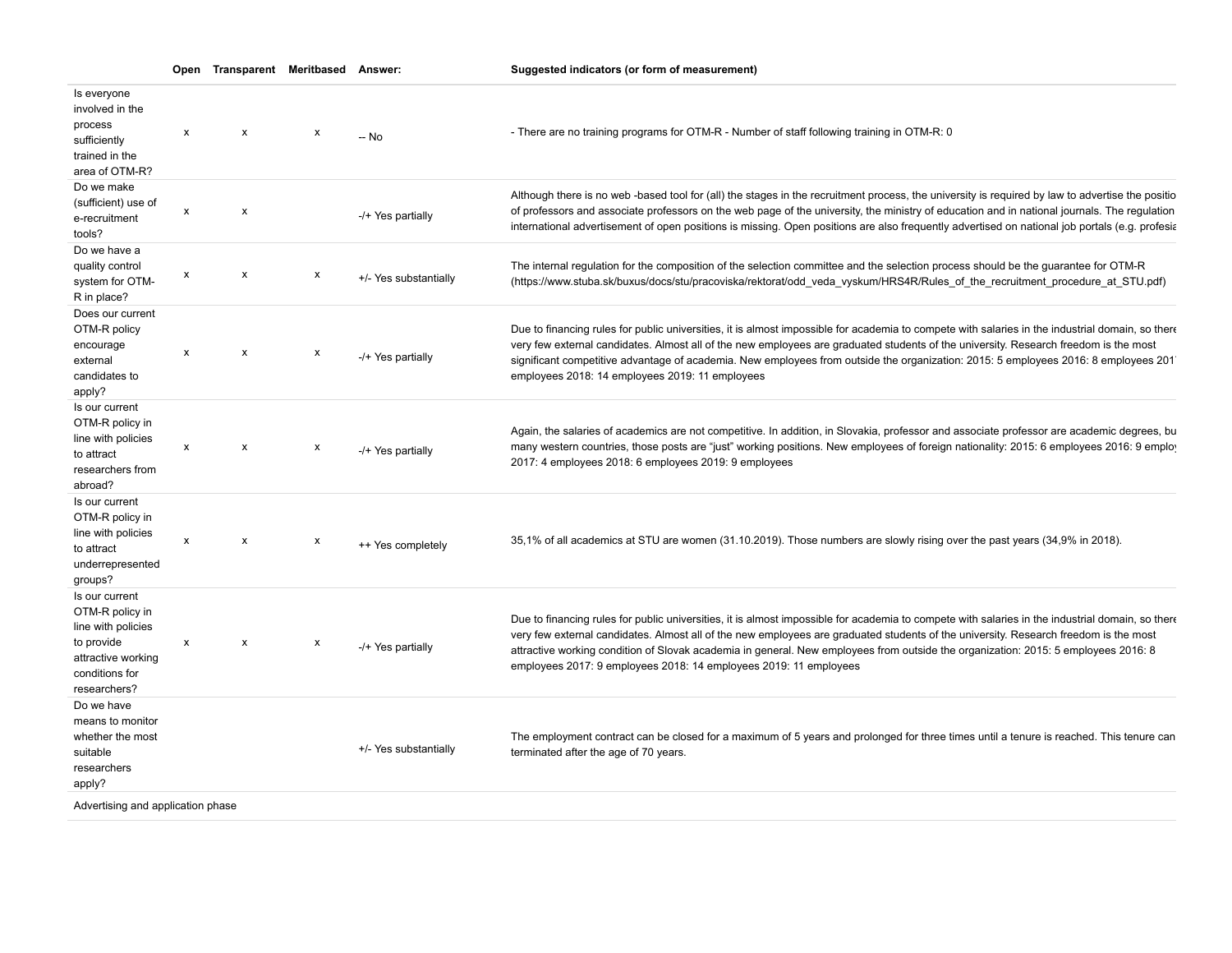|                                                                                                                                                      |              | Open Transparent Meritbased Answer: |   |                       | Suggested indicators (or form of measurement)                                                                                                                                                                                                                                                                                                                                                                                                                                                                                                                                                                                |
|------------------------------------------------------------------------------------------------------------------------------------------------------|--------------|-------------------------------------|---|-----------------------|------------------------------------------------------------------------------------------------------------------------------------------------------------------------------------------------------------------------------------------------------------------------------------------------------------------------------------------------------------------------------------------------------------------------------------------------------------------------------------------------------------------------------------------------------------------------------------------------------------------------------|
| Do we have clear<br>guidelines or<br>templates (e.g.,<br>EURAXESS) for<br>advertising<br>positions?                                                  | x            | $\boldsymbol{\mathsf{x}}$           |   | +/- Yes substantially | English:<br>https://www.stuba.sk/buxus/docs/stu/pracoviska/rektorat/odd_veda_vyskum/HRS4R/Rules_of_the_recruitment_procedure_at_STU.pdf Loo<br>language:<br>https://www.stuba.sk/buxus/docs/stu/pracoviska/rektorat/odd_pravne_organizacne/Z%C3%A1sady_VK_%C3%BApln%C3%A9_znenie_D<br>Rules for advertising positions outside of Slovak Republic are missing though.                                                                                                                                                                                                                                                         |
| Do we include in<br>the job<br>advertisement<br>references/links<br>to all the<br>elements<br>foreseen in the<br>relevant section<br>of the toolkit? | $\mathsf{x}$ | $\boldsymbol{\mathsf{x}}$           |   | -/+ Yes partially     | Generally yes. There are missing information about the institution's OTM-R policy and equal opportunities policy. Job advertising also lacks<br>international dimensions, mostly only H2020 projects related vacancies and postdoc positions are being published on EURAXESS.                                                                                                                                                                                                                                                                                                                                                |
| Do we make full<br>use of<br><b>EURAXESS to</b><br>ensure our<br>research<br>vacancies reach<br>a wider<br>audience?                                 | X            | $\boldsymbol{\mathsf{x}}$           |   | -/+ Yes partially     | - The share of job adverts posted on EURAXESS is quite low. EURAXESS is mostly used only for the needs of H2020 projects and postdo<br>positions. - Trend in the share of applicants recruited from outside the organisation/abroad: Due to financing rules for public universities, it i<br>almost impossible for academia to compete with salaries in the industrial domain, so there are very few external candidates. Almost all of tl<br>new employees are graduated students of the university.                                                                                                                        |
| Do we make use<br>of other job<br>advertising tools?                                                                                                 | $\mathsf{x}$ | $\boldsymbol{\mathsf{x}}$           |   | -/+ Yes partially     | Mostly on national level. The university is required by law to advertise the positions of professors and associate professors on the web pag<br>the university, the ministry of education and in national journals. The regulation for international advertisement of open positions is missing.<br>Open positions are also frequently advertised on national job portals (e.g. profesia.sk).                                                                                                                                                                                                                                |
| Do we keep the<br>administrative<br>burden to a<br>minimum for the<br>candidate?                                                                     | X            |                                     |   | -/+ Yes partially     | Generally yes, but the candidate has to provide proof of his/her CV entries (diplomas, proof of stipendium/employment/self - employment, «<br>and his/her criminal record.                                                                                                                                                                                                                                                                                                                                                                                                                                                   |
| Selection and evaluation phase                                                                                                                       |              |                                     |   |                       |                                                                                                                                                                                                                                                                                                                                                                                                                                                                                                                                                                                                                              |
| Do we have clear<br>rules governing<br>the appointment<br>of selection<br>committees?                                                                |              | х                                   | x | -/+ Yes partially     | The selection committee for the positions of professors and associate professors always consists of an odd number of members (min. of<br>three), of which: - one member is appointed by the rector of the university, - the dean of the respective faculty appoints the rest of the<br>members. An external expert may also be appointed as a member of the selection committee. There is always a HR employee present to<br>oversee the process and take care of the administrative process.<br>https://www.stuba.sk/buxus/docs/stu/pracoviska/rektorat/odd_veda_vyskum/HRS4R/Rules_of_the_recruitment_procedure_at_STU.pdf |
| Do we have clear<br>rules concerning<br>the composition<br>of selection<br>committees?                                                               |              | x                                   | X | ++ Yes completely     | The selection committee for the positions of professors and associate professors always consists of an odd number of members (min. of<br>three), of which: - one member is appointed by the rector of the university, - the dean of the respective faculty appoints the rest of the<br>members. An external expert may also be appointed as a member of the selection committee. There is always a HR employee present to<br>oversee the process and take care of the administrative process.<br>https://www.stuba.sk/buxus/docs/stu/pracoviska/rektorat/odd veda vyskum/HRS4R/Rules of the recruitment procedure at STU.pdf |
| Are the<br>committees<br>sufficiently<br>qender-<br>balanced?                                                                                        |              | x                                   | X | +/- Yes substantially | Even the committee members are being selected with an emphasis on expertise and there is currently no rule on the representation of wor<br>in committees, with almost a third of academic employees being women and their ratio continually improving over the years, this principle in<br>being generally fulfilled.                                                                                                                                                                                                                                                                                                        |